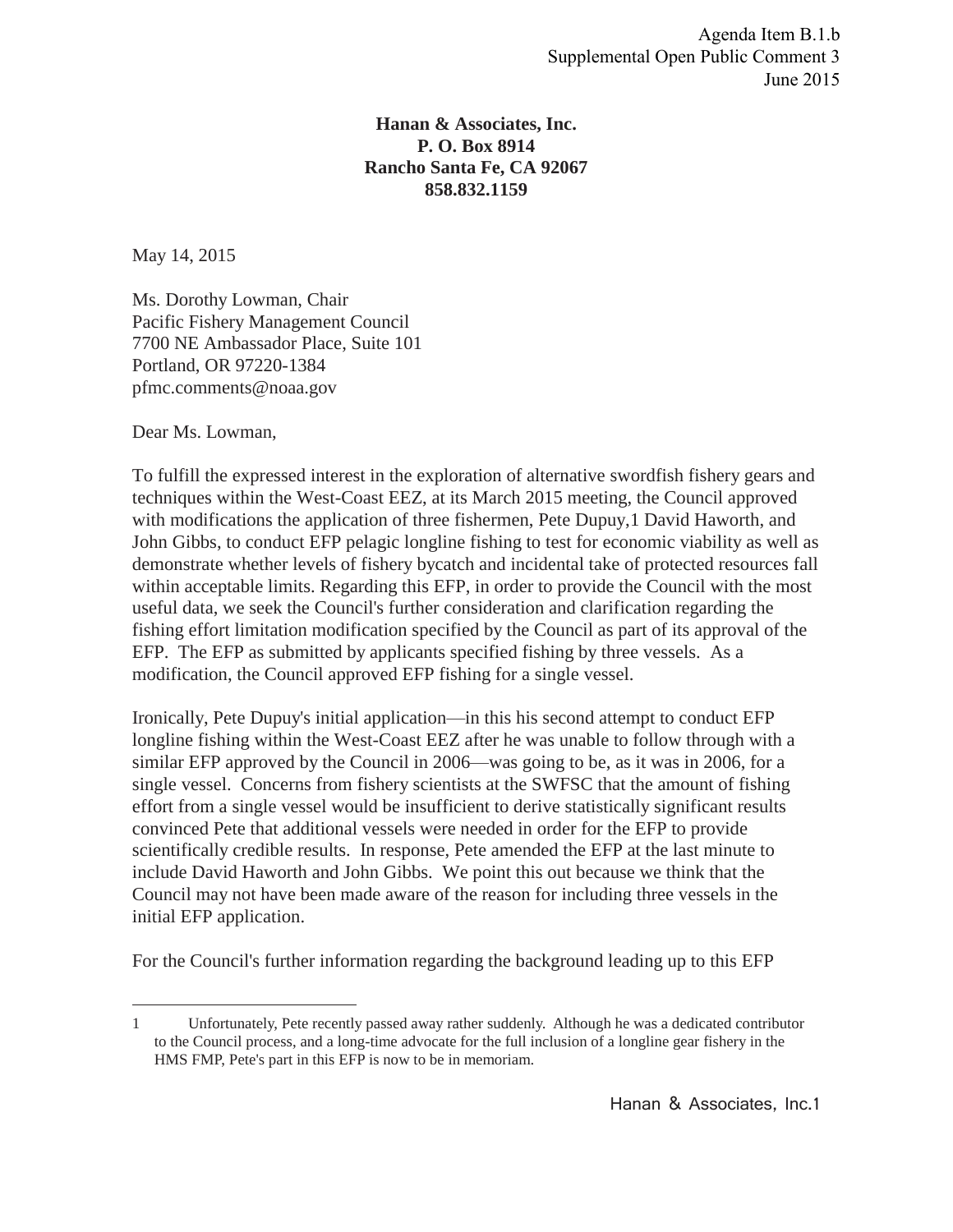application, Pete had demonstrated a remarkably low level of fish discard mortality and interaction with protected resources over a ten-year period in his high-seas, deep-set tuna longline fishery and wanted to see if the same low bycatch/interaction levels would also occur inside the EEZ. Additionally, experimental deep-set longline fishing for swordfish by the SWFSC showed promise. In combination with shallow-set techniques already shown to greatly reduce sea bird and sea turtle interactions, this EFP provided an opportunity to compare deep-set with shallow-set longline gears in near real-time, and give the Council valuable data to evaluate the performance of these gears commonly used in HMS fisheries world-wide.

Funding to cover the cost of providing 100% observer coverage, as well as to provide for scientific monitoring and analysis of EFP fishing data may be available through NOAA's Bycatch Reduction Engineering Program. We have submitted a BREP pre-proposal for: "Testing potential bycatch reduction from deep-set compared to shallow-set pelagic longline fishing targeting swordfish in the California Current" that is contingent on issuance of this EFP. We made the first cut, and have been invited to submit a full BREP proposal. Our concern is that the lack of scientific rigor due to the fishing effort limitations of a single vessel that has to switch back and forth between deep-set and shallow-set gears will not generate enough catch data to provide for statistically significant results, and would then jeopardize the potential for acquiring BREP funding because scientifically credible data may not result.

In consultation with the scientific community to arrive at an experimental design for this EFP that is more likely to generate scientifically credible data, and still address the Council's wishes, we propose, and hope the Council will approve, a further modification of this EFP that permits the use of two vessels. Not only will the addition of an additional vessel double the amount of catch data that is generated, but it allows one vessel to fish with deep-set gear, and the other to fish with shallow-set gear in a true side-by-side manner that will greatly enhance the ability to compare performance between these two gears.

We are excited, as are many in the scientific and conservation communities, to have the opportunity to conduct this important fishery evaluation work and hope that the Council agrees, and approves the use of two vessels for this EFP in order to provide the level of scientific rigor that fishery managers and professionals would expect.

Sincerely,

Doyle A DOVIE A<br>Hanan:A01097C0000014B2CDA0AE900001<br>ASSOCIATES INC. COMENTIARE IN CONSIDERATION CONTRACTION AND DRIVER AND HANAN AND<br>A 23 433

Doyle Hanan, PhD., Chief Investigator; on behalf of David Haworth and John Gibbs